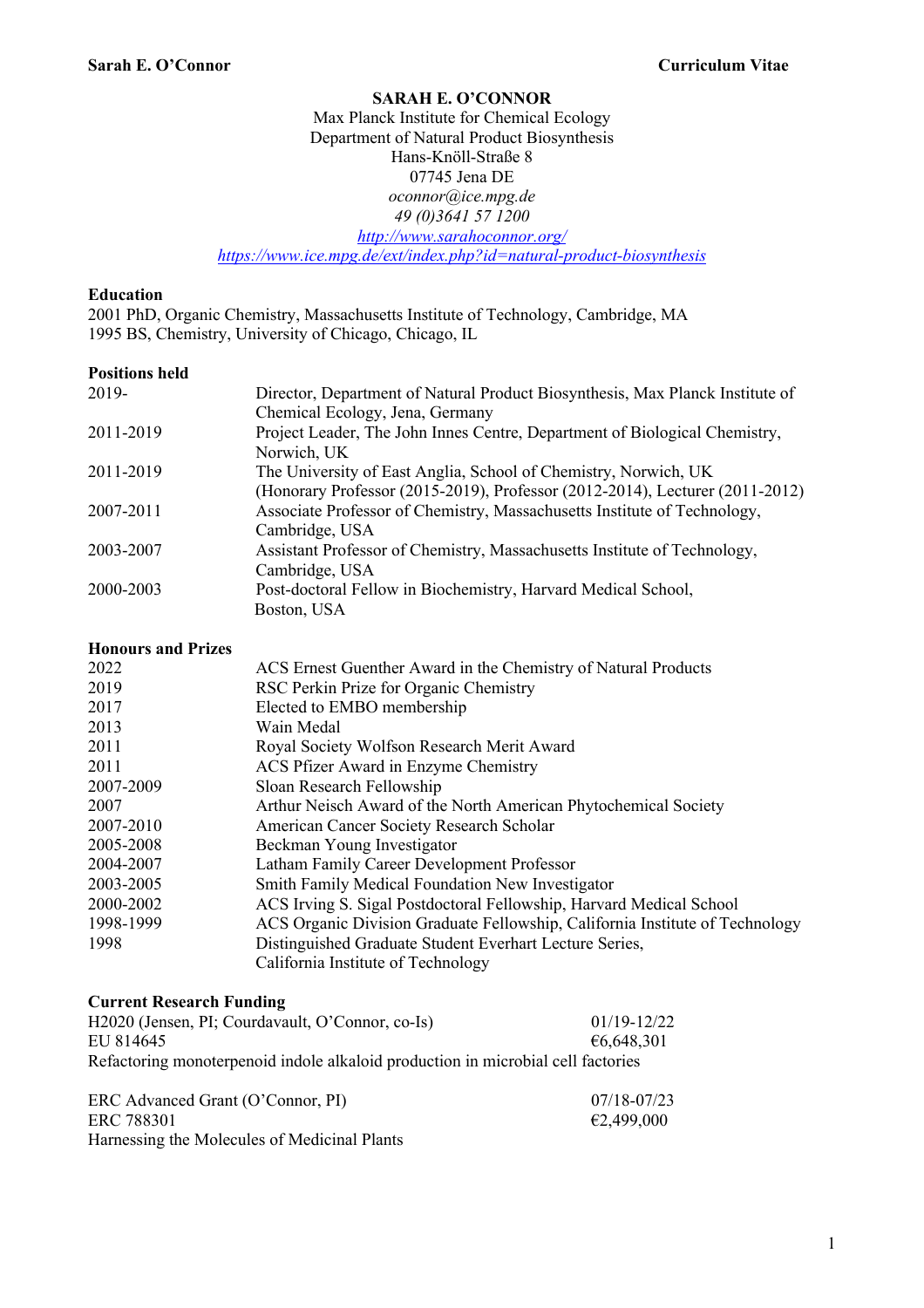#### **Sarah E. O'Connor Curriculum Vitae**

#### **Representative Plenary Lectures since 2019**

- 2022 International Symposium on Chemical Biology, Geneva, 11/22
- 17th Belgian Organic Synthesis Symposium, Namur, 07/22
- Taito Soine Memorial Lecture in Medicinal Chemistry , University of Minnesota, Minneapolis, 03/22
- Harvard Medical School, Department of Biological Chemistry, Boston, 04/22
- Scripps Research Institute, Department of Chemistry, La Jolla, 04/22
- Oxford, School of Plant Sciences, Oxford, 03/22
- Enzyme Mechanisms Conference, Tucson, 01/22
- University of British Columbia, Department of Chemistry, Vancouver, 12/21
- McGill, Department of Chemistry, Montreal, 11/21
- KAUST, Department of Chemistry, online, 10/21
- German Conference on Synthetic Biology, online, 09/21
- CeBeTech Plenary Lecture, Bielefeld, 09/21
- University of Briston, Synthetic Biology Center, online, 07/21
- European Conference of Natural Products, Plenary Lecture, online, 07/21
- Metabolic Engineering 14, Opening Plenary Lecture, online, 07/21
- NobelGen, Ontario, 12/20
- University of Zurich Department of Plant Biology, 09/20
- EMBL Workshop in Chemical Biology, online 09/20
- Vienna Biocenter, 06/20
- CHEMSYS Conference, Blankenberg, 02/20
- MPI Institute of developmental Biology, Tübingham, 01/20
- MPI Medical Research, Heidelberg, 12/19
- Peking University, Department of Chemistry, 10/19
- Shanghai Institute of Plant Physiology, Institute of Synthetic Biology, 10/19
- Terpnet, Halle, 08/19
- Novonordisk Conference on Synthetic Biology, Copenhagen, Denmark, 05/19
- International Society of Chemical Ecology, Atlanta, USA, 06/19
- Gottlieb Memorial Lecture, University of Illinois, Champaign-Urbana, USA, 09/19

#### **External Panels and Committees**

Member, Newton Foundation Fellowship Committee (2015-2021) Advisory Board, Terpnet (2015-present) Member, Industrial Biotechnology and Bioenergy Strategy Advisory Panel (BBSRC) (2016-2019) Associate Editor ACS Synthetic Biology (2017- 2019) Advisory Board, Alkion (2013-2018) External Advisory Board, Helmholtz Foundation, Karlsruhe Institute of Technology (2015-2018) Member, BBSRC Panel D (2013-2016) ad hoc Member, BBSRC Panel B (2016) Chair of the Plant Metabolic Gordon Research Conference (2015) Review Panel for Helmholtz Foundation (2014) Editorial Board Metabolic Engineering (2016- present) Editorial Advisory Board Phytochemistry (2015-present) Editorial Advisory Board RSC ChemBioChem (2015-present) Editorial Advisory Board ACS Chemical Advances (2015-present) Editorial Advisory Board Natural Products Reports (2011-present) Editorial Advisory Board ACS Chemical Biology (2012-present) Editorial Advisory Board ACS Synthetic Biology (2012-present) Member of the Scientific Advisory Board of Alkion (2011-present) Organizing Committee for European Conference on Natural Products (2013) Organizing Committee for Banff (2012)

#### **Group Members** *PhD students*

| <b>PRD students</b> |                                              |
|---------------------|----------------------------------------------|
| 2003-2008           | Elizabeth McCoy (BA Hamline College)         |
| 2005-2010           | Peter Bernhardt (MS University of Minnesota) |
| 2005-2011           | Lesley Ann Giddings (BS Smith College)       |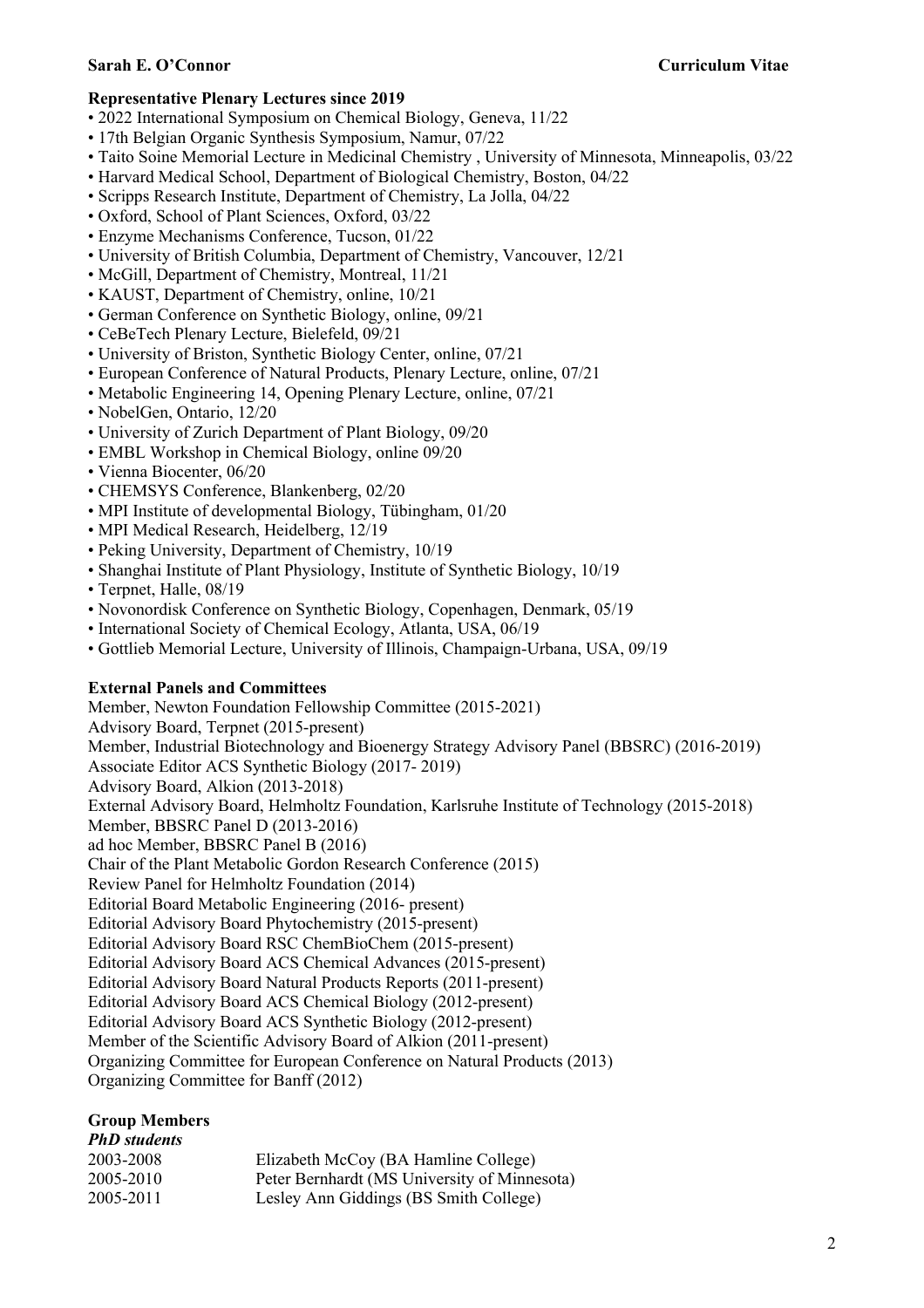#### **Sarah E. O'Connor Curriculum Vitae**

| 2005-2011<br>2006-2011<br>2007-2011<br>2008-2013<br>2012-2015<br>2012-2016<br>2012-2015<br>2018-2022<br>2018-2022<br>2018-2022<br>2019-2023<br>2020-2024<br>2021-2025<br>2021-2025 | Nancy Yerkes (BS Columbia University)<br>Weerawat Ricky Runguphan (BS Harvard University)<br>Johnathan Cheng (BS University of Hawaii)<br>Weslee Glenn (BS Hampton College)<br>Richard Payne (Degree Oxford)<br>Anna Stavrindes (Diploma Montpellier)<br>Franziska Kellner (Diploma University of Applied Sciences Dresden)<br>Dagny Grzech (BS University of East Anglia)<br>Chloe Langley (BS University of Leicester)<br>Lira Palmer (BS University of California Irvine)<br>Mohamed Omar Kamileen (BS University of East Anglia)<br>Marianna Boccia (MS U Naples)<br>Mathilde Florean (MS U Padua)<br>Anh Hai Vu (MS Uppsula University) |
|------------------------------------------------------------------------------------------------------------------------------------------------------------------------------------|----------------------------------------------------------------------------------------------------------------------------------------------------------------------------------------------------------------------------------------------------------------------------------------------------------------------------------------------------------------------------------------------------------------------------------------------------------------------------------------------------------------------------------------------------------------------------------------------------------------------------------------------|
|                                                                                                                                                                                    |                                                                                                                                                                                                                                                                                                                                                                                                                                                                                                                                                                                                                                              |
| <b>Post-Doctorals</b><br>2005-2006                                                                                                                                                 | Carman Galan (PhD University of Georgia)                                                                                                                                                                                                                                                                                                                                                                                                                                                                                                                                                                                                     |
| 2005-2007                                                                                                                                                                          | Shi Chen (PhD Shanghai Jiaotong University)                                                                                                                                                                                                                                                                                                                                                                                                                                                                                                                                                                                                  |
| 2004-2008                                                                                                                                                                          | Justin Maresh (PhD University of Chicago)                                                                                                                                                                                                                                                                                                                                                                                                                                                                                                                                                                                                    |
| 2007-2008                                                                                                                                                                          | Xudong Qu (PhD Shanghai Institute of Organic Chemistry)                                                                                                                                                                                                                                                                                                                                                                                                                                                                                                                                                                                      |
| 2007-2010                                                                                                                                                                          | Aimee Usera (PhD Johns Hopkins University)                                                                                                                                                                                                                                                                                                                                                                                                                                                                                                                                                                                                   |
| 2008-2010                                                                                                                                                                          | Hyang Yeol Lee (PhD University of Michigan)                                                                                                                                                                                                                                                                                                                                                                                                                                                                                                                                                                                                  |
| 2008-2011                                                                                                                                                                          | Nathan Nims (PhD UMass Amherst)                                                                                                                                                                                                                                                                                                                                                                                                                                                                                                                                                                                                              |
| 2009-2011                                                                                                                                                                          | David Liscombe (PhD University of Calgary)                                                                                                                                                                                                                                                                                                                                                                                                                                                                                                                                                                                                   |
| 2011-2013                                                                                                                                                                          | John Cheng (PhD MIT)                                                                                                                                                                                                                                                                                                                                                                                                                                                                                                                                                                                                                         |
| 2010-2014                                                                                                                                                                          | Fernando Geu-Flores (PhD University of Copenhagen)                                                                                                                                                                                                                                                                                                                                                                                                                                                                                                                                                                                           |
| 2011-2016                                                                                                                                                                          | Nat Sherden (PhD Caltech)                                                                                                                                                                                                                                                                                                                                                                                                                                                                                                                                                                                                                    |
| 2012-2016                                                                                                                                                                          | Stephanie Brown (PhD Harvard)                                                                                                                                                                                                                                                                                                                                                                                                                                                                                                                                                                                                                |
| 2013-2014                                                                                                                                                                          | Fionn O'Hara (PhD University of Cambridge)                                                                                                                                                                                                                                                                                                                                                                                                                                                                                                                                                                                                   |
| 2014-2016                                                                                                                                                                          | Hajo Kries (PhD ETH)                                                                                                                                                                                                                                                                                                                                                                                                                                                                                                                                                                                                                         |
| 2013-2017                                                                                                                                                                          | Dorota Jakubczyk (PhD Universitat Karlsruhe)                                                                                                                                                                                                                                                                                                                                                                                                                                                                                                                                                                                                 |
| 2013-2017                                                                                                                                                                          | Evangelos Tatsis (PhD University of Ioannina)                                                                                                                                                                                                                                                                                                                                                                                                                                                                                                                                                                                                |
| 2015-2018                                                                                                                                                                          | Thuy Dang (PhD Calgary)                                                                                                                                                                                                                                                                                                                                                                                                                                                                                                                                                                                                                      |
| 2016-2018                                                                                                                                                                          | Benjy Lichman (PhD UCL)                                                                                                                                                                                                                                                                                                                                                                                                                                                                                                                                                                                                                      |
| 2015-2018                                                                                                                                                                          | Jakob Franke (PhD Leibnitz, Jena)                                                                                                                                                                                                                                                                                                                                                                                                                                                                                                                                                                                                            |
| 2016-2018                                                                                                                                                                          | Don Nguyen (PhD Calgary)                                                                                                                                                                                                                                                                                                                                                                                                                                                                                                                                                                                                                     |
| 2016-2019                                                                                                                                                                          | Scott Farrow (PhD Calgary)                                                                                                                                                                                                                                                                                                                                                                                                                                                                                                                                                                                                                   |
| 2020-2021                                                                                                                                                                          | Yindi Jiang                                                                                                                                                                                                                                                                                                                                                                                                                                                                                                                                                                                                                                  |
| 2017-2022<br>2017-2022                                                                                                                                                             | Kotaro Yamamoto (PhD Kobe)                                                                                                                                                                                                                                                                                                                                                                                                                                                                                                                                                                                                                   |
|                                                                                                                                                                                    | Carlos Carlos Rodríguez-López<br>Lorenzo Caputi, scientist (PhD University of York)                                                                                                                                                                                                                                                                                                                                                                                                                                                                                                                                                          |
| 2013-present<br>2018-present                                                                                                                                                       | Matt Demars (PhD University of Michigan)                                                                                                                                                                                                                                                                                                                                                                                                                                                                                                                                                                                                     |
| 2019-present                                                                                                                                                                       | Nestor Hernandaez (PhD University of Wisconsin)                                                                                                                                                                                                                                                                                                                                                                                                                                                                                                                                                                                              |
| 2020-present                                                                                                                                                                       | Benke Hong (PhD Peking U)                                                                                                                                                                                                                                                                                                                                                                                                                                                                                                                                                                                                                    |
| 2021-present                                                                                                                                                                       | Maricel Santoro                                                                                                                                                                                                                                                                                                                                                                                                                                                                                                                                                                                                                              |
| 2021-present                                                                                                                                                                       | <b>Prashant Sonawane</b>                                                                                                                                                                                                                                                                                                                                                                                                                                                                                                                                                                                                                     |
| 2021-present                                                                                                                                                                       | Maite Colinas Martinez                                                                                                                                                                                                                                                                                                                                                                                                                                                                                                                                                                                                                       |
| 2021-present                                                                                                                                                                       | Carsten Schotte                                                                                                                                                                                                                                                                                                                                                                                                                                                                                                                                                                                                                              |
|                                                                                                                                                                                    |                                                                                                                                                                                                                                                                                                                                                                                                                                                                                                                                                                                                                                              |

#### **Courses Taught**

**Friedrich Schiller University**

*Trends in Chemical Ecology MEESWildcard (11 enrollment)*

Taught Summer21

*This module provides a workshop for critical reading, review and presentation of the scientific literature for master's and PhD level students.*

*Chemical and Molecular Interaction Ecology MEES028/E23 (15 enrollment)*